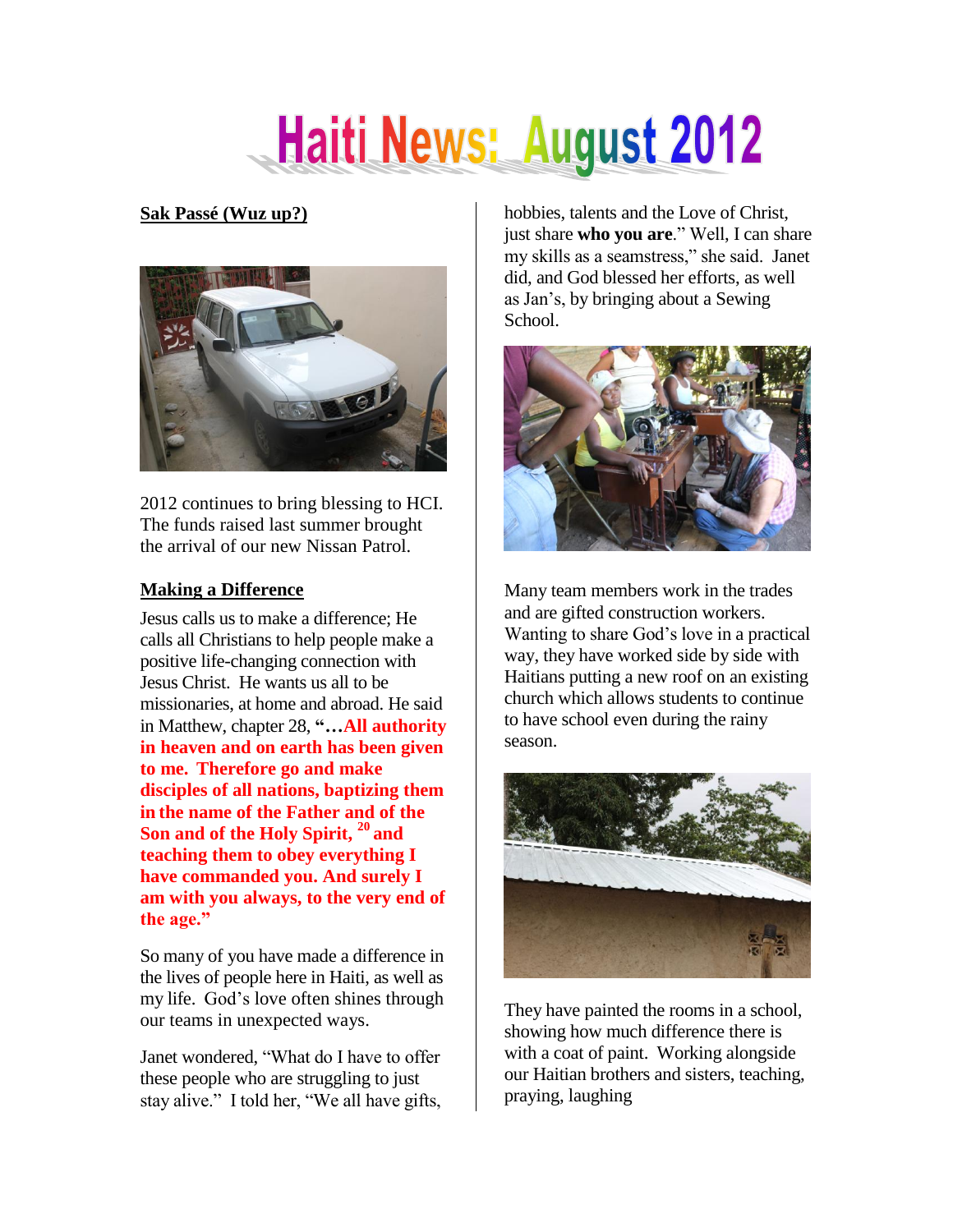

Built bunk beds, to get the children off the floors.



Our first Family/Youth team taught the message of Jesus Christ, through worship, puppets, song and dance, as they entertained over 300 children at VBS



A medical we were privileged to accompany, provided medicine and medical care.



This inspired a team member to start the 'Benolson Hope Fund' which will bring a Haitian doctor once a month into the remotest areas – hoping to catch disease and injuries at an early stage.

Some of the teams helped us distribute the shoe boxes sent from our partners at JRS Dist



This inspired eleven year old – Emily, when asked what prompted her:

"I wanted to help the Haitian children so I could give them things they might not otherwise have. I had lots of fun doing my project! My friends and I raised all the money by having a bake sale. I hope the children enjoy the bags! Thank you to Haiti's Children and all the people that support it!"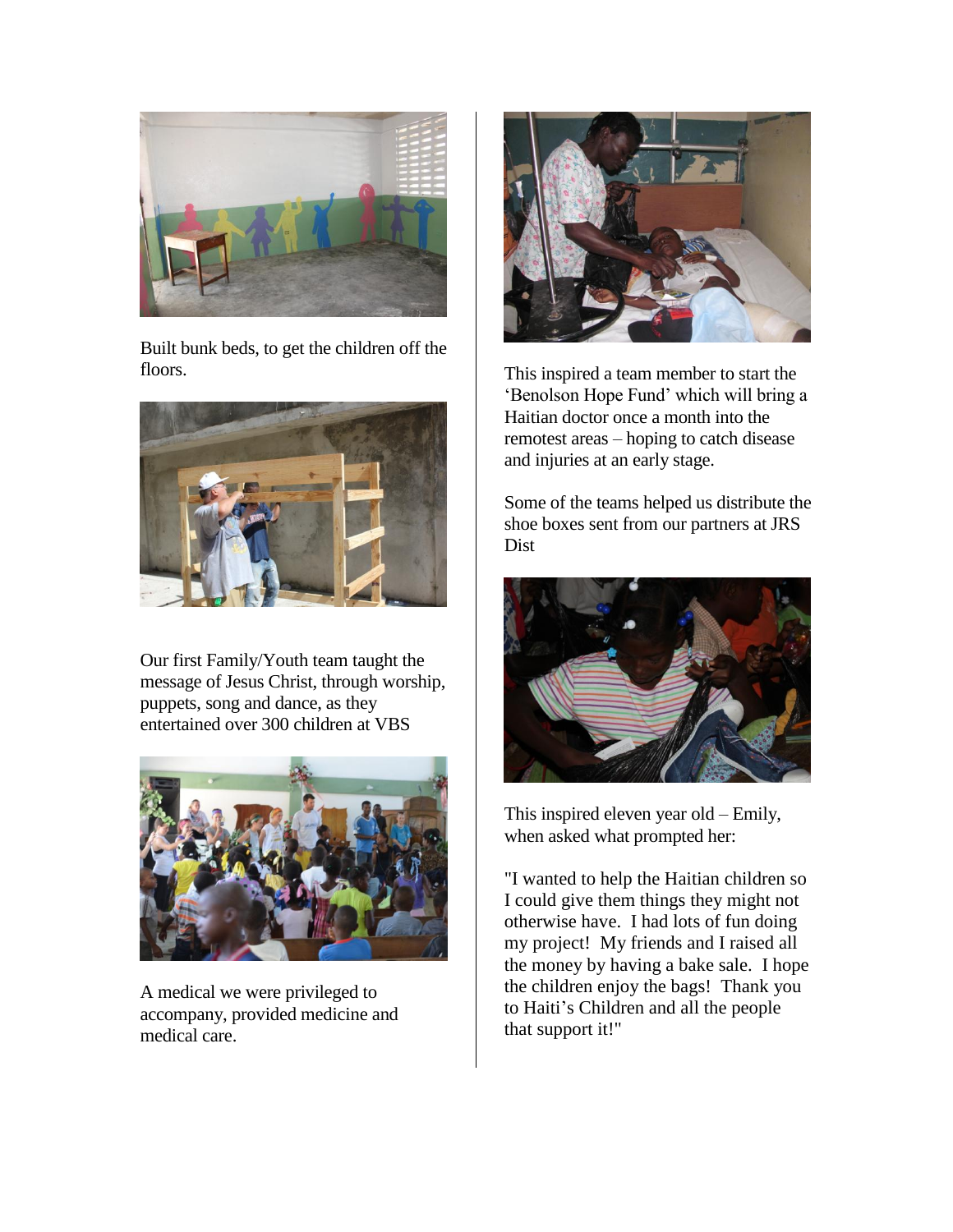

We had so much fun with the children from St. Ann's school,  $4<sup>th</sup>$  grade class – as they reached out to the children in one of our schools and started a pen-pal project. The children from both countries, learned a little bit about their daily lives. The best part was explaining to the children in Haiti – Ice fishing (When describing it we told them the children in Wisconsin walk on water) and snow. I think next year they should send a real snowball. (LOL)

And this year we piloted our first Kids Club – Vwa Timoun Yo – The Voice of Children. Our Family/Youth team took them on a field trip to the beach and served hot dogs and chips.



Our goal is to work with the church and community, teaching them the meaning of "Volunteer" - to help them start the Kids Club and work with the children. Teaching them respect for themselves, that they are a 'child of the King',

teaching them scripture, and bringing them a message.

Each of the teams reached out into the communities, visiting with our Haitian neighbors, offering up prayer and fellowship.

In all of these projects they focused on developing God-honoring relationships with Haitian people.



Genesis 12 tells us: **You are blessed to be a blessing.** Each of the teams shared these blessings.

In May, a little infant  $(1 \frac{1}{2})$  months old) was left abandoned on the steps of a church in the mountains. She was malnourished, neglected and in need of medical attention. The community was feeding her crackers and corn.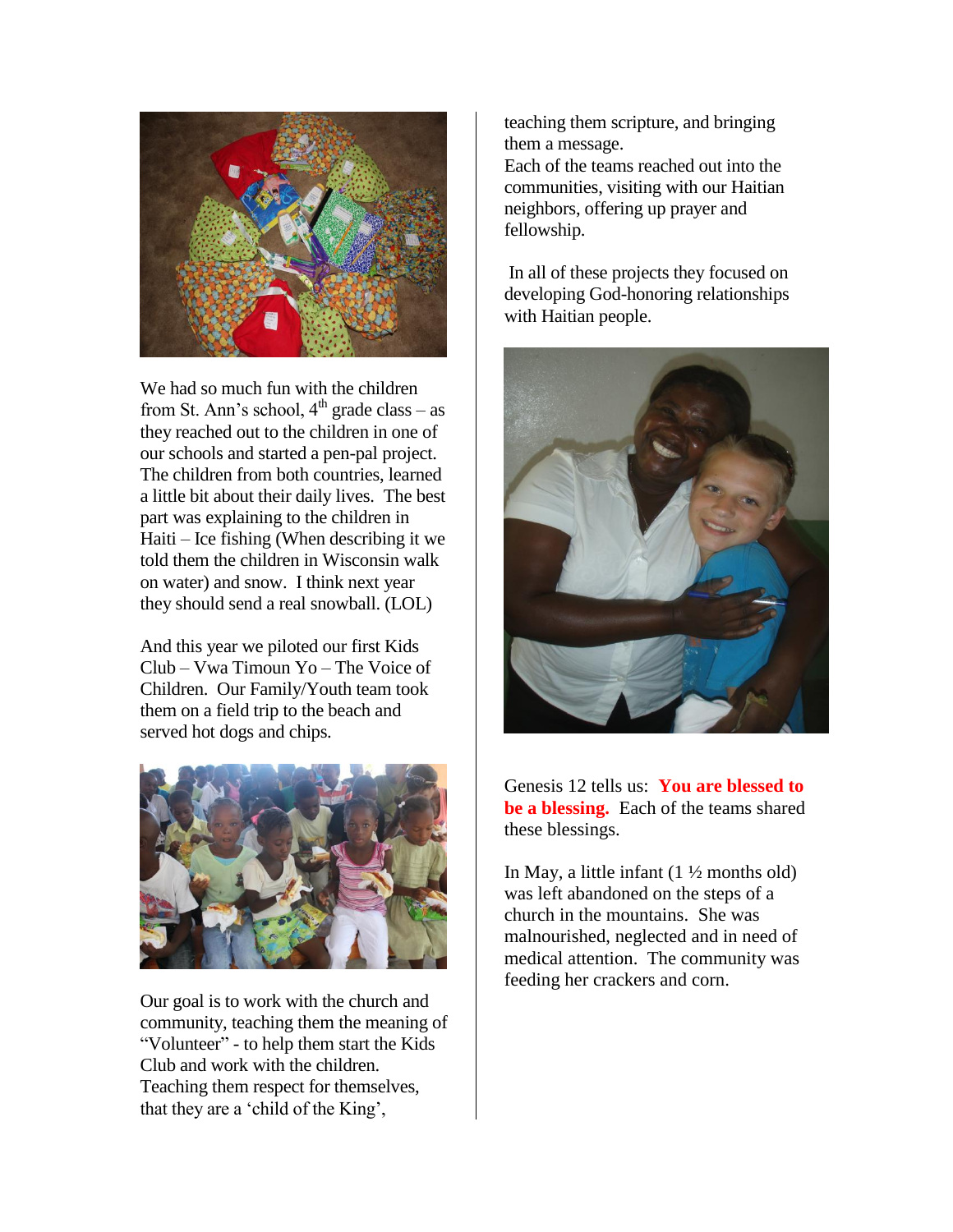

I took this child into my home for almost a week before taking her to the Orphanage in PAP. The night before taking her to the orphanage, I cried and asked God **why**? **Why am I here**? Am I **making a difference?**

At that moment, this tiny baby rolled over and looked right into my eyes, she reached her little arms out to me and grabbed a hold of my hand and brought it into her little chest as she looked at me. I know **she made a difference** for me - and I believe that was God's answer: "Gladys, well done good and faithful servant, you are **making a difference."**

The people who make a difference are not the ones with the credentials, but the ones with the concern. Thank you for making a difference.

This summer we held our Second Annual Pig Roast/Silent Auction Fund Raising Event for Haiti.



I am so thankful for all the donations we received for our Silent Auction, as we had 68 Silent Auction items and over 20 raffle items.

We were blessed with the volunteers that helped make this event possible. Linda, from Canada came in, and blessed us with her wisdom and passion for Christ as well as an extra set of hands



Thank you to Chapel on the Hill once again for allowing us the use of their beautiful facilities. And for each of you that made our event another success.

Thank you to each of the churches and their congregation who support Haiti's Children, Inc and our ministry. For the new partners and churches we were graced with this year.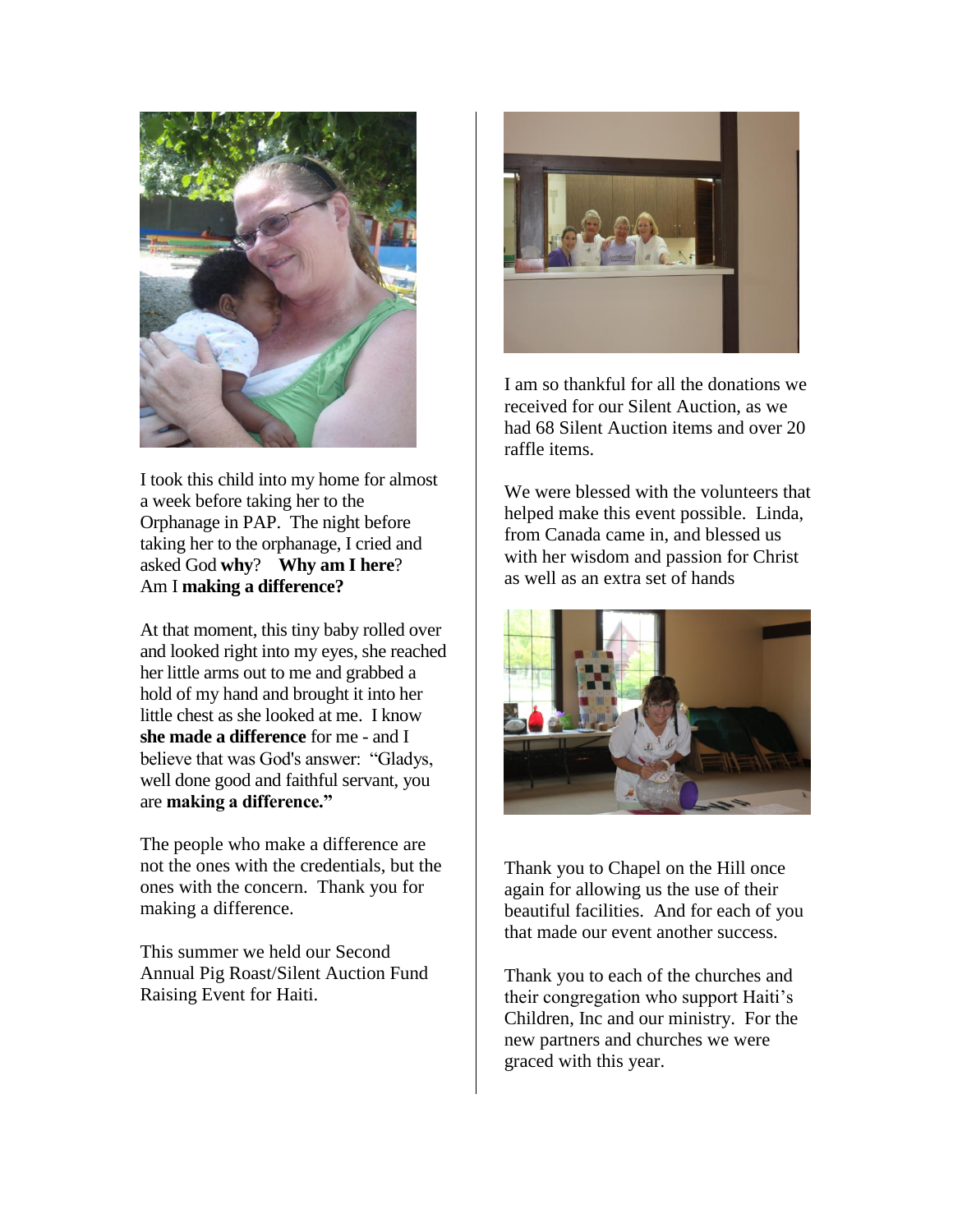As I end my visit home this summer, we were once again, blessed by the donations of each of our partners and people with a heart to help the people of Haiti. We shipped shoes, blankets, back packs, school supplies, and so much more to Haiti this week. Thank you to Robinson Wholesale, and there wonderful employees, who help us with our shipping needs.



Haiti's Children, Inc (HCI) is always in need of teams – if you would like to find out more information about bringing a team or being a team member to HCI please contact Gladys at [gladynhaiti@yahoo.com](mailto:gladynhaiti@yahoo.com) or Char our team Coordinator at [cscholpp@mhsjvl.org](mailto:cscholpp@mhsjvl.org)

We would be happy to meet with you, your group, mission team or church. There is always plenty of work to be done: "The harvest is plentiful but the workers are few" (Matthew 9:37)

We enjoy team building and building relationships in the different communities with our teams.

We are also looking forward to working with Pr. Belade in different locations and will be holding a Crusade and pastor teaching this Fall – let me know if you

would like to join us, we can always use speakers, singers, and people who love to pray.

I am also thankful to Agape Flights for all the hard work they do in getting us the packages and donations that are sent from all of you. And to 'Haiti Care Mission' whose generosity helps us to get supplies needed to these remote areas.

And a HUGE THANK YOU, to all of you that have reached out to Haiti's Children; who have sponsored a child, or supported me; hosted HCI to come and speak at your church; for those special people who took me into their homes to make my traveling a little easier. And MORE THANKS THAN I COULD EVER DISPLAY – thank you Judy Ramacitti for putting up with me (hosting me while in the states). You have all made a difference in my life and for the people in Haiti. Thank you for being a blessing!

#### **HCI's sponsorship program**:

Please consider making a difference in the life of a child. There are so many children in need here in Haiti – not only to receive an education, but to know that they are loved, that they matter, that they are a Child of the King. \$300 a year (that's 82 cents a day) will sponsor a child